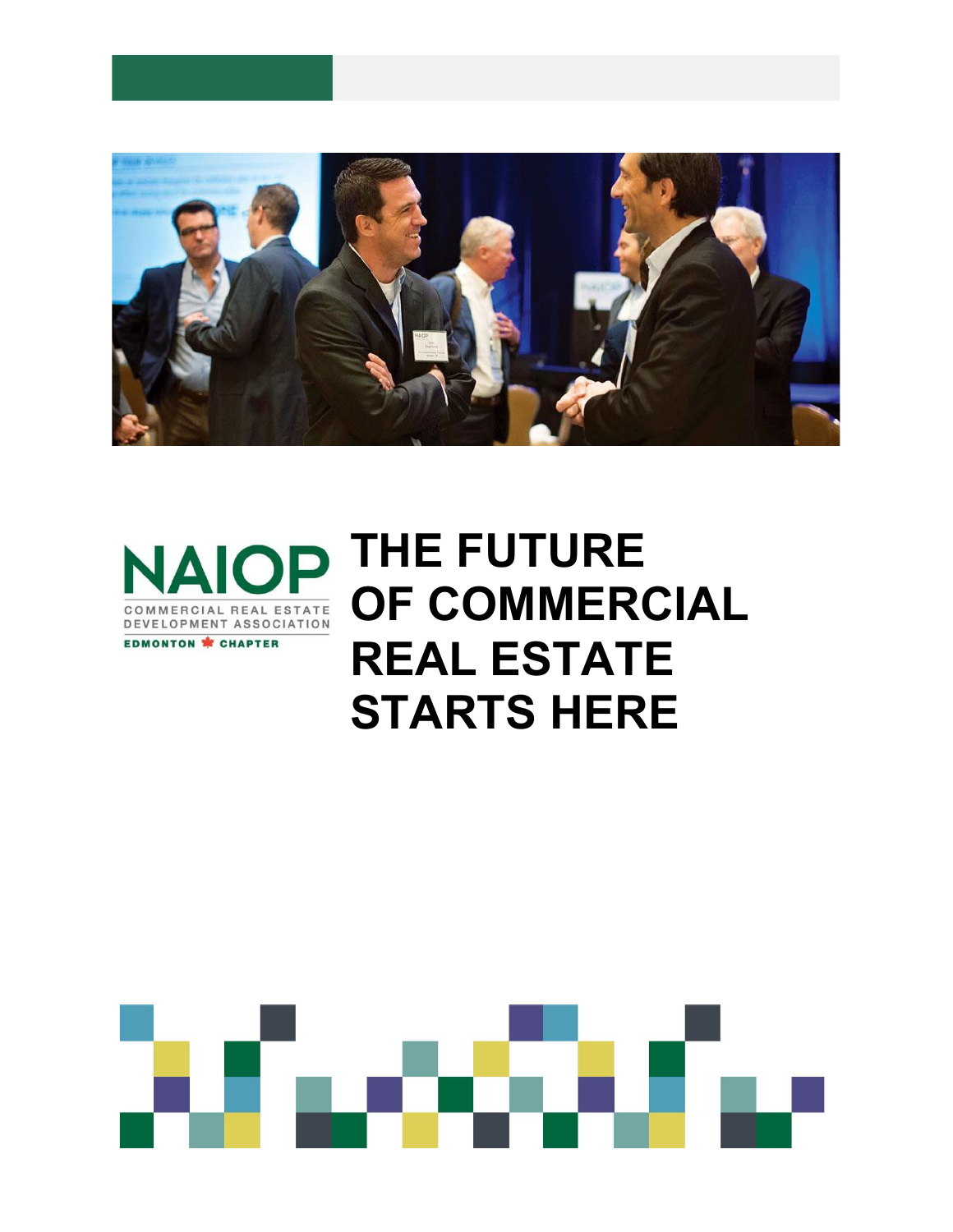

# **2019-2020 Advocacy Agenda**

*With your support, Commercial Real Estate in Edmonton will have a voice in important issues affecting your business.* NAIOP is making significant investments to make sure that the voice of commercial real estate is strong in Edmonton. We believe in being a positive force in policy making, and this starts with a clear outline of our objectives:

#### **Keeping Costs Low**

Levies

- Taking a leadership position on the municipal levies discussion by consolidating industry positions
- Advocating for separate treatment for commercial and industrial properties

Non-Residential Property Tax

- Leading Prosperity Edmonton (with the support of BOMA Edmonton, UDI, CFIB, and the Chamber of Commerce) in creating a consolidated business tax position.
- Engaging Municipal Politicians through position statements, information sheets, election questionnaires, and representation at Council on important issues
- Engaging media on the negative business implications of cumulative tax increases

#### Code Changes

• Keep up to date on code changes and establish a line of communication with provincial industry representative

*"NAIOP has advanced the commercial real estate industry in our region by making the case that development plays a huge role in the financial performance of a city."*

*Rudy Roopnarine, Vice President Development, Cameron Corporation, and Advocacy Chair of NAIOP*

#### **Speeding-up Approvals**

Speed to Market

- Advocating for Timelines for Simple Projects
- Advocating for Concierge Service for Complex Projects
- Quarterly meetings with Urban Form Business Transformation staff
- Being the go-to stakeholder group for new online services for commercial permits and projects (development and building permits, additions, alterations, tenant improvements, change of use)

**Utilities** 

• Quarterly meeting with utilities: Telus, Epcor Power, Water and Drainage